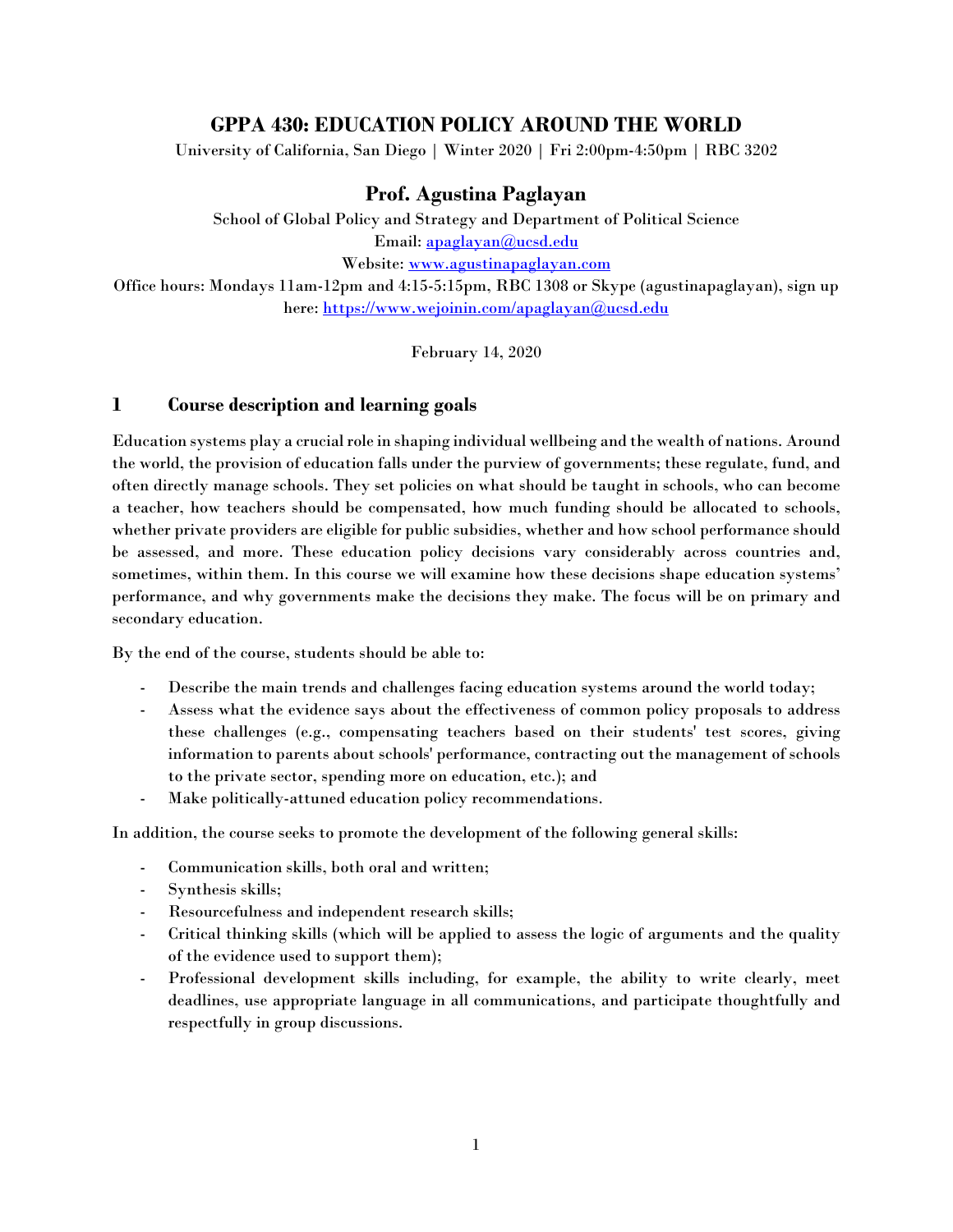## **2 Expectations and Grading**

**- In-class discussion of readings (20% of final grade).** Each week typically has three required academic articles and/or book chapters. Make sure you have carefully read and digested *all* required readings *before* each class. Full credit in class participation will be assigned each week for thoughtful participation in the discussion of assigned readings.

**- Twitter threads (20%).** For weeks 2-10, write a Twitter thread about *one* of the assigned readings for that week, where you summarize and assess the reading as you would for those who haven't read it. Your thread should include the following elements:

- 1. What is the article's main claim?
- 2. What Table or Figure provides the strongest support for that claim?
- 3. Do you buy the claim?
- 4. What is your overall assessment of the article?

We will use them to jumpstart the discussion of the readings.

Submission instructions:

- Twitter threads are due by 1:30pm before each class via Canvas.
- Use the Twitter thread example posted on Canvas to format your thread.
- Save your Twitter thread as a PDF document (no Word documents or other formats).
- Name your file as follows: [ARTICLE'S FIRST AUTHOR'S LAST NAME], [ARTICLE'S SECOND AUTHOR'S LAST NAME], …, [ARTICLE'S LAST AUTHOR'S LAST NAME]\_[YOUR FIRST NAME]. For example, if I was writing a Twitter thread for Duflo, Esther, Rachel Glennerster, and Michael Kremer. 2006. "Using Randomization in Development Economics Research: A Toolkit," the name of my Twitter thread file would be Duflo, Glennerster, Kremer\_Agustina.docx.

**- Policy Proposal (40% = 15% first submission + 25% second submission).** Write a concise report (max. 3 pages single-spaced, 12-point font) where you provide evidence-based, politically-attuned education policy recommendations to a country of your choice from the following list: Mexico, Brazil, Uganda, Kenya, Thailand, Indonesia, Jordan, Hungary, the United States. The audience for the report is the Ministry/ Department of Education in the country you choose.

**First submission**. Due no later than **Tuesday, February 18 by 4pm**. Write a 2-page policy proposal where you (a) provide a diagnosis of the current state of primary and/ or secondary schooling in the country, and (b) provide a policy recommendation based on your diagnosis of the country's main needs in the education sector.

**Second submission**. Add a section that discusses the country's political context, especially any features of this context that might be relevant to the education policy-making process. Then, adjust section **b** of your first submission to improve the political feasibility of your policy recommendations. The full report can be no more than 3 pages single-spaced. Due no later than **Friday, March 20 by 9pm**.

**- Final Reflection Essay (20%)**. The final take-home exam is due no later than **March 19 by 6pm**. It will consist of a single essay asking you to reflect on what you have learnt during the course. I will distribute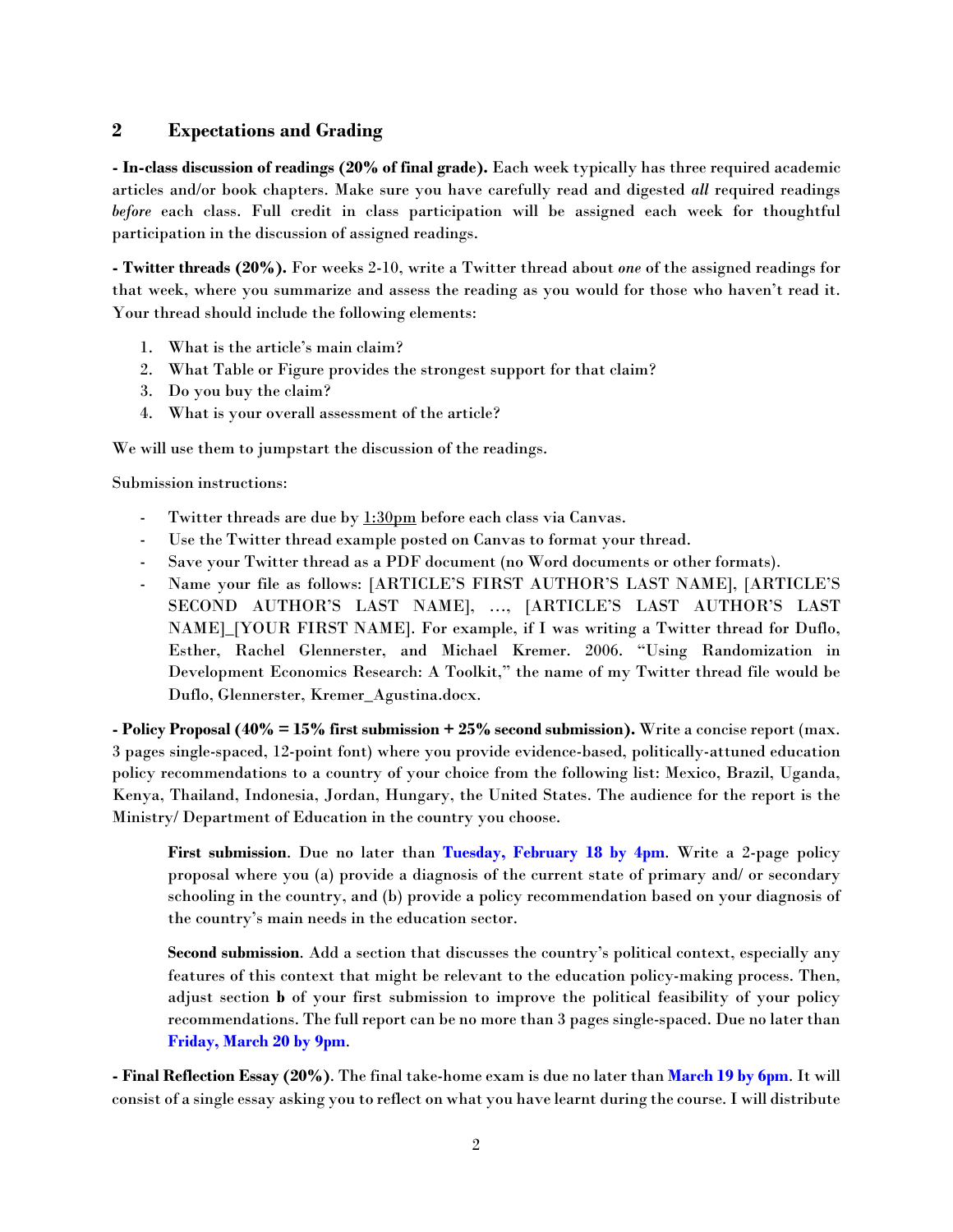the essay prompt during week 10. The deadline will not be extended except for students who show proof of illness or experience a death or serious illness in the immediate family. Please don't kill any family members during exams week. Lying constitutes a violation of academic honesty (see **section 3**).

**Contesting a grade**. I hope there will be no reason to contest a grade. If you strongly feel that your grade on an assignment does not reflect the quality of your work, though, you may appeal through the following procedure: Write a one-page, single-spaced memo that explains, in as much detail as possible, why you think you should have received a different grade. Email me your memo, your graded assignment, and a letter in which you formally request a re-grade. I will reevaluate the work and assign a new grade, which may be higher, lower, or identical to the one you originally received. This new grade will be final. Grade complaints will not be entertained beyond seven calendar days after an assignment or exam has been returned graded to you.

## **3 Academic honesty**

All suspected cases of plagiarism, cheating, lying, or other violations of academic integrity standards will be referred to the Office of Academic Integrity. Any violation of UCSD's academic honesty policy for which a student is found responsible will be considered grounds for failing the course. You are expected to be the sole author of all your work, and to properly attribute ideas, quotations, and sources. If you are unsure how to do this, please come to office hours or ask in class. If you are unsure what constitutes plagiarism, cheating, or other violations, please see UCSD's [academic honesty policy.](http://academicintegrity.ucsd.edu/)

# **4 Electronics policy**

Laptops, tablets, phones, digital recorders, and other electronic devices are not allowed in class, except for students with disabilities by prior agreement of the instructor. The research to date is [unambiguous:](https://www.nytimes.com/2017/11/22/business/laptops-not-during-lecture-or-meeting.html) (a) students tend to learn less and do worse in exams when they use laptops during lectures; and (b) laptop use by one student harms the learning of students around them. Students who use electronics in class will lose their participation points for that class.

## **5 Requesting accommodations**

Students requesting accommodations for this course must provide a current Authorization for Accommodation (AFA) letter issued by the Office for Students with Disabilities (OSD) which is located in University Center 202 behind Center Hall. Students are required to present their AFA letters to faculty (please make arrangements to contact me privately) and to the OSD Liaison in the School of Global Policy and Strategy, so that accommodations may be arranged in advance. Contact the OSD for further information: 858.534.4382 (phone); [osd@ucsd.edu](mailto:osd@ucsd.edu) (email); [http://disabilities.ucsd.edu](http://disabilities.ucsd.edu/) (website).

# **6 Email policy**

I will reply to emails within two business days.

## **7 Schedule and required readings**

This section provides an outline of the topic, motivating questions, and list of required readings for each class. I suggest you do the readings in the order I have listed them. (Recommended readings are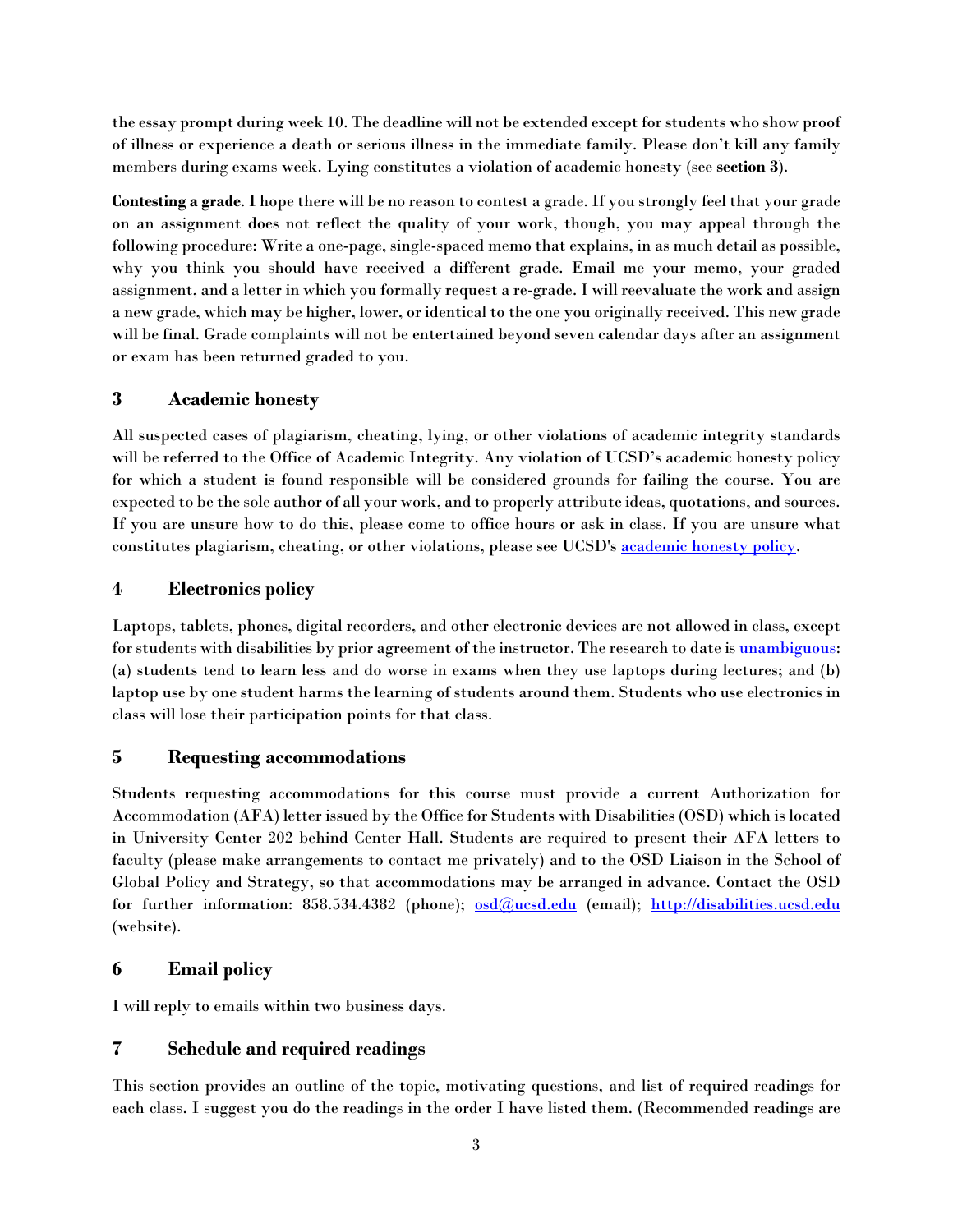also listed for those interested in reading more about a particular topic; we will cover some of these during lecture.) If there are revisions of the syllabus, I will let you know via Canvas.

All journal articles should be downloadable through the links provided below, which are accessible to UCSD users. If you have trouble with a link, you have the full citation information to find the article via Google Scholar.

## **PART I: Education Patterns**

## **W1 Jan-10 Schooling and Learning**

*Topics: The expansion of schooling over time. Schooling versus learning. Measures of learning. Monetary returns to schooling. Non-monetary benefits of schooling (e.g., health, fertility, political participation). EFA, MDGs and SDGs. The challenge of educational research. Primer on causal inference methods.*

## Required readings (2):

World Development Report 2018. *Learning to Realize Education's Promise*. Chapters 1 & 3. [\[link\]](https://www.worldbank.org/en/publication/wdr2018)

Duflo, Esther. 2001. "Schooling and labor market consequences of school construction in Indonesia: Evidence from an unusual policy experiment." *The American Economic Review*, 91(4), 795-813. [link]

## Recommended:

Duflo, Esther, Rachel Glennerster, and Michael Kremer. 2006. "Using Randomization in Development Economics Research: A Toolkit." *NBER Technical Working Paper*. FIRST 15 PAGES (up to "Publication Bias") [link]

Murnane, Richard, and John Willett. 2011. *Methods matter: Improving causal inference in educational and social science research*. Chapters 1 and 4. Oxford University Press.

## **PART II: Education Policy**

## **W2 Jan-17 Teacher incentives**

*Topics: Teacher absenteeism. Monitoring. Pay-for-performance.* 

## Required readings (4):

Duflo, Esther, Rema Hanna, and Stephen P. Ryan. 2012. "Incentives work: Getting teachers to come to school." *American Economic Review* 102(4): 1241-78. [\[link\]](https://www.aeaweb.org/articles?id=10.1257/aer.102.4.1241)

Muralidharan, Karthik, and Venkatesh Sundararaman. 2011. "Teacher performance pay: Experimental evidence from India." *Journal of Political Economy 119*(1): 39-77. [\[link\]](https://www.journals.uchicago.edu/doi/abs/10.1086/659655)

Behrman, Jere R., Susan W. Parker, Petra E. Todd, and Kenneth I. Wolpin. 2015. "Aligning learning incentives of students and teachers: Results from a social experiment in Mexican high schools." *Journal of Political Economy* 123(2): 325-364. [\[link\]](https://www.journals.uchicago.edu/doi/abs/10.1086/675910)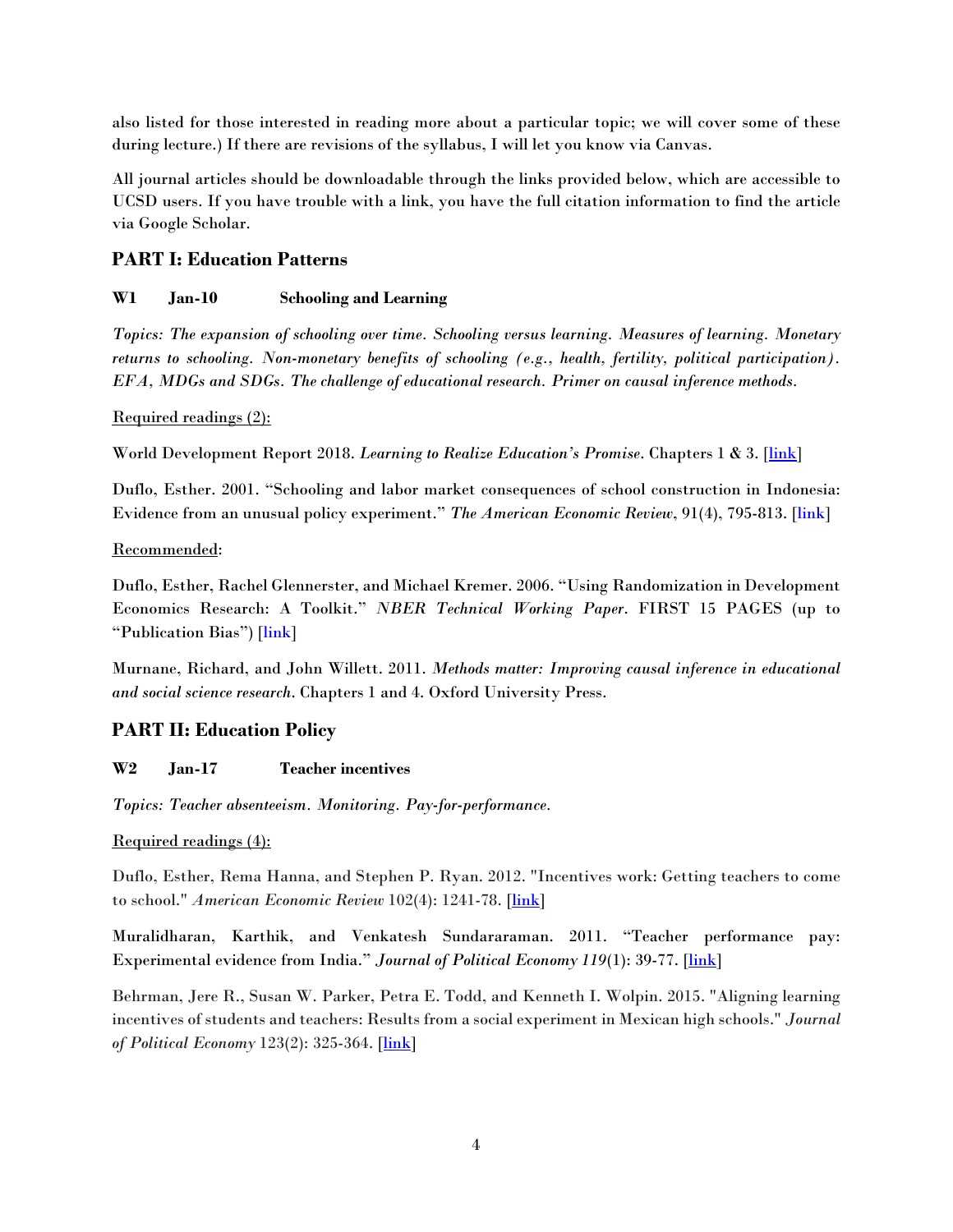Duflo, Esther, Pascaline Dupas, and Michael Kremer. 2015. "School governance, teacher incentives, and pupil–teacher ratios: Experimental evidence from Kenyan primary schools." *Journal of Public Economics* 123: 92-110. [*link*]

## **W3 Jan-24 Teacher incentives (cont.)**

*Topics: Teacher incentives, education inputs, and the interaction between the two. The limits of incentives.*

### Required readings (4):

Gilligan, Daniel O., Naureen Karachiwalla, Ibrahim Kasirye, Adrienne M. Lucas, and Derek Neal. 2018. *Educator incentives and educational triage in rural primary schools*. NBER Working Paper No. 24911. [*link*]

Mbiti, Isaac, Karthik Muralidharan, Mauricio Romero, Youdi Schipper, Constantine Manda, and Rakesh Rajani. 2019. "Inputs, incentives, and complementarities in education: Experimental evidence from Tanzania." *The Quarterly Journal of Economics* 134(3): 1627-1673. [\[link\]](https://academic.oup.com/qje/article/134/3/1627/5479257)

Belles-Obrero, Cristina, and Maria Lombardi. 2019. "Teacher Performance Pay and Student Learning: Evidence from a Nationwide Program in Peru." IZA Working Paper. [\[link\]](https://papers.ssrn.com/sol3/papers.cfm?abstract_id=3457644)

Duflo, Esther, and Abhijit Banerjee. October 26, 2019. "Economic incentives don't always do what we want them to." *New York Times*. [available on Canvas]

#### **W4 Jan-31 Teacher training and professional development**

*Topics: Teacher training and recruitment. Selectivity and prestige. Who becomes a teacher. How much teachers know.*

## Required readings (2):

Bold, Tessa, Deon Filmer, Gayle Martin, Ezequiel Molina, Brian Stacy, Christophe Rockmore, Jakob Svensson, and Waly Wane. 2017. "Enrollment without Learning: Teacher Effort, Knowledge, and Skill in Primary Schools in Africa." *Journal of Economic Perspectives* 31(4): 185-204. [\[link\]](https://www.tessabold.com/uploads/7/0/1/0/70101685/jep.31.4.185.pdf)

Bruns, Barbara, and Javier Luque. 2014. *Great Teachers: How to Raise Student Learning In Latin America and the Caribbean.* Washington, DC: The World Bank. Chapter 3. [\[link\]](https://www.worldbank.org/content/dam/Worldbank/document/LAC/Great_Teachers-How_to_Raise_Student_Learning-Barbara-Bruns-Advance%20Edition.pdf)

#### Recommended:

Elacqua, Gregory, Diana Hicapie, Emiliana Vegas, and Mariana Alfonso. 2018. *Profesión: profesor en América Latina ¿Por qué se perdió el prestigio docente y cómo recuperarlo?* Washington, DC: Inter-American Development Bank. [\[link\]](https://publications.iadb.org/publications/spanish/document/Profesi%C3%B3n-Profesor-en-Am%C3%A9rica-Latina-Por-qu%C3%A9-se-perdi%C3%B3-el-prestigio-docente-y-c%C3%B3mo-recuperarlo.pdf)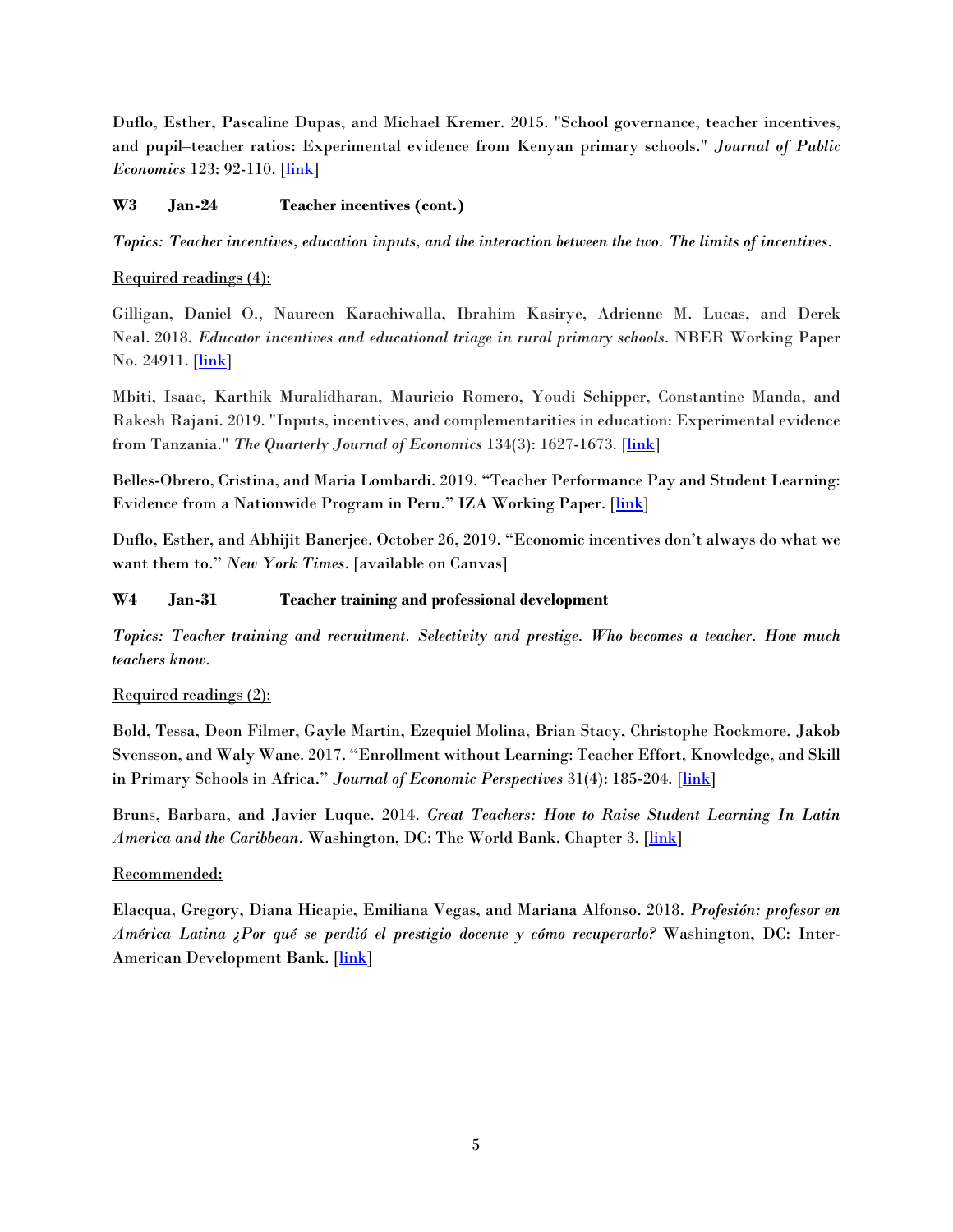#### **W5 Feb-7 Education spending**

*Topics: Education spending. Teacher salaries. Class size. ICTs.*

#### Required readings (4):

Lafortune, Julien, Jesse Rothstein, and Diane Whitmore Schanzenbach. 2018. "School Finance Reform and the Distribution of Student Achievement." *American Economic Journal: Applied Economics* 10(2):  $1-26.$  [ $\ln k$ ]

Richard J. Murnane, Marcus R. Waldman, John B. Willett, Maria Soledad Bos, and Emiliana Vegas. 2017. "The Consequences of Educational Voucher Reform in Chile." NBER Working Paper 23550. [\[link\]](https://www.nber.org/papers/w23550.pdf)

De Ree, Joppe, Karthik Muralidharan, Menno Pradhan, and Halsey Rogers. 2015. "Double for nothing? The Effect of Unconditional Teachers' Salary Increases on Performance." *Quarterly Journal of Economics*. **Skim.** [\[link\]](https://academic.oup.com/qje/article-abstract/133/2/993/4622956?redirectedFrom=fulltext)

Alva, Camila, Matteo Bobba, Gianmarco Leon, Christopher Neilson, and Marco Nieddu. 2017. "Teacher Wages, Student Achievement and the Recruitment of Talent in Rural Peru." IZA Working Paper. [\[link\]](http://conference.iza.org/conference_files/EcoEdu_2017/nieddu_m25645.pdf)

## **W6 Feb-14 Governance**

*Topics: Private vs. public management of schools. School choice and vouchers. Quality assurance systems. Curriculum policy. Student assignment policies.*

## Required readings (3):

Hsieh, C.T. and Miguel Urquiola. 2006. "The effects of generalized school choice on achievement and stratification: Evidence from Chile's school voucher program." *Journal of Public Economics* 90(8): 1477-  $1503.$  [ $\ln k$ ]

Romero, Mauricio, Justin Sandefur, and Wayne Sandholtz. 2019. "Outsourcing education: Experimental evidence from Liberia." *American Economic Review*. [\[link\]](http://mauricio-romero.com/pdfs/papers/PSL_Final.pdf)

Romero, Mauricio, and Justin Sandefur. 2019. "Beyond Short-term Learning Gains: The Impact of Outsourcing Schools in Liberia after Three Years." CGD Working Paper. [\[link\]](https://www.cgdev.org/sites/default/files/beyond-short-term-learning-gains-impact-outsourcing-schools-liberia-after-three-years.pdf)

## Recommended:

Akmal, Maryam, Lee Crawfurd and Susannah Hares. October 28. 2019. "Low-Cost Private Schools: What Have We Learned in the Five Years Since the DFID Rigorous Review." Center for Global Development. [\[link\]](https://www.cgdev.org/blog/low-cost-private-schools-what-have-we-learned-five-years-dfid-rigorous-review)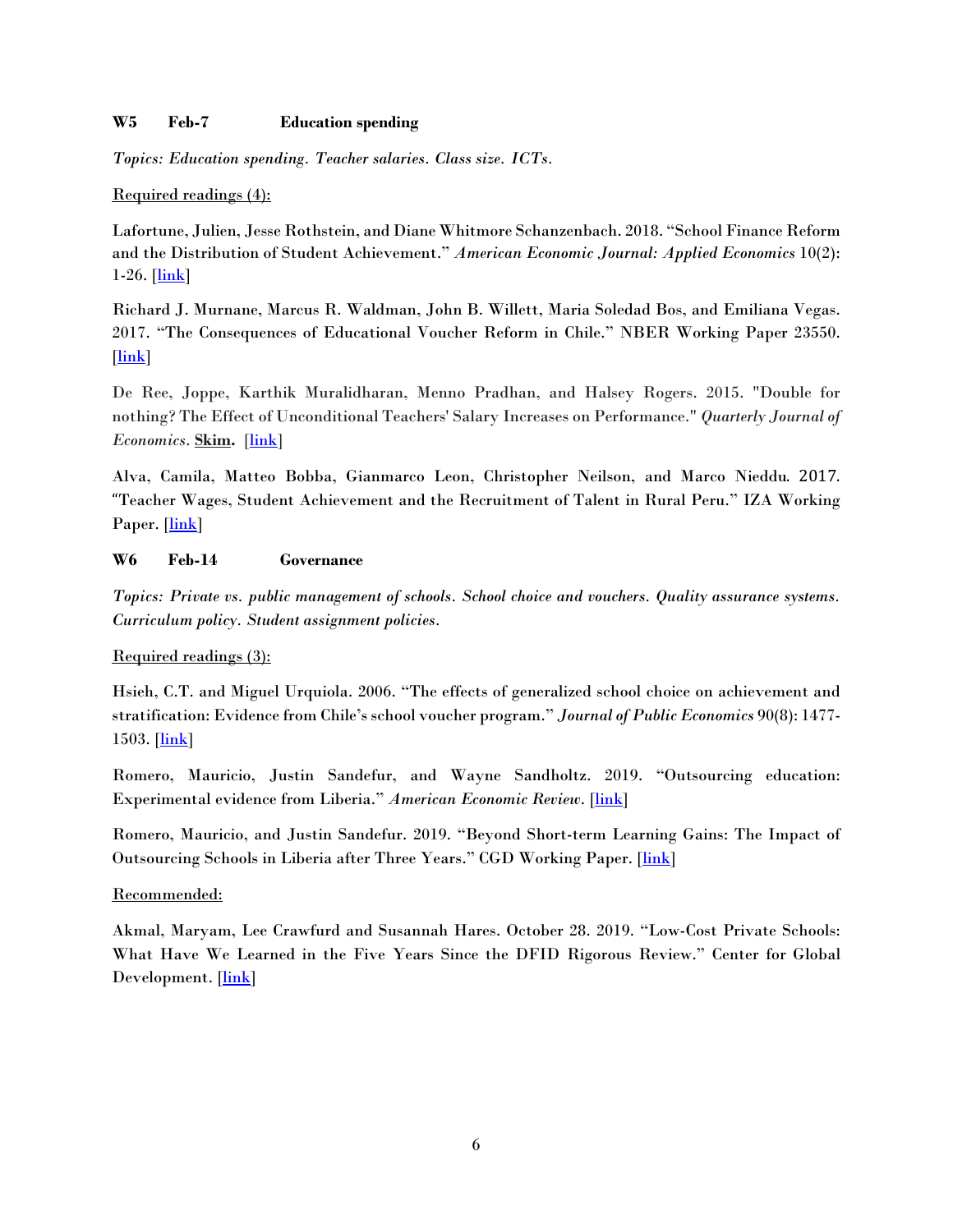## **PART III: Education Politics**

## **W7 Feb-21 Democracy**

## Required readings (5):

Velasco, Andrés. November 28, 2019. "Bipolar Economics." *Project Syndicate*. [\[link\]](https://www.project-syndicate.org/commentary/limits-of-randomized-controlled-economics-trials-by-andres-velasco-2019-11)

Bold, Tessa, Mwangi Kimenyi, Germano Mwabu, Alice Ng'ang'a and Justin Sandefur. 2018. "Experimental Evidence on Scaling Up Education Reforms in Kenya." *Journal of Public Economics*. **Skim to understand the main take-away**. [\[link\]](https://www.sciencedirect.com/science/article/abs/pii/S0047272718301518)

Harding, Robin, and David Stasavage. 2013. "What Democracy Does (and Doesn't Do) for Basic Services: School Fees, School Inputs, and African Elections." *The Journal of Politics* 76(1): 229-245. [\[link\]](https://www.journals.uchicago.edu/doi/abs/10.1017/S0022381613001254)

Paglayan, Agustina. 2018. "Democracy and Educational Expansion: Evidence from 200 Years." Working Paper. [\[link\]](https://www.dropbox.com/s/sdnsv9in5hj5w7o/Democracy%20and%20Educational%20Expansion_Paglayan_most%20recent.pdf?dl=0)

Kramon, Eric, and Daniel Posner. 2016. "Ethnic Favoritism in Education in Kenya." *Quarterly Journal of Political Science* 11: 1–58. [\[link\]](https://escholarship.org/content/qt0cr9c33q/qt0cr9c33q.pdf)

#### Recommended:

Ansell, Ben. 2008. "Traders, teachers, and tyrants: democracy, globalization, and public investment in education." *International Organization* 62(2): 289-322. [\[link\]](https://www.cambridge.org/core/journals/international-organization/article/traders-teachers-and-tyrants-democracy-globalization-and-public-investment-in-education/06D09D1243E4874B4778C12924993173)

## **W8 Feb-28 Teacher unions**

Required readings (3):

Bruns, Barbara, Isabel Harbaugh Macdonald, and Ben Ross Schneider. 2019. "The politics of quality reforms and the challenges for SDGs in education." *World Development* 118: 27-38. [\[link\]](https://projects.iq.harvard.edu/files/intgrpsedpolicy/files/10._schneider_1.pdf)

Andreas Schleicher. 2011. "Building a High-Quality Teaching Profession: Lessons from around the world." Chapter 4. OECD. [\[link\]](https://www.oecd-ilibrary.org/docserver/9789264113046-en.pdf?expires=1578271378&id=id&accname=guest&checksum=1E0ED310416086B0F6F46E0F2AF8B30F)

Paglayan, Agustina. 2019. "Public-Sector Unions and the Size of Government." *American Journal of Political Science* 63(1): 21-36. [\[link\]](https://docs.wixstatic.com/ugd/a763a0_3703edea889f4b19bd0686a293369b28.pdf)

#### **W9 Mar-6 The "Dark Side" of Education Systems: Indoctrination and Patronage**

Required readings (3):

Cantoni, Davide, Yuyu Chen, David Yang, Noam Yuchtman, and Jane Zhang. 2017. "Curriculum and Ideology." *Journal of Political Economy* 125(2): 338-392. [\[link\]](https://www.journals.uchicago.edu/doi/abs/10.1086/690951)

Paglayan, Agustina. 2017. "Civil War, State Consolidation, and the Spread of Mass Education." Working Paper. [\[link\]](https://docs.wixstatic.com/ugd/a763a0_98303806de7242e8b0db05431fca339e.pdf)

Akthari, Mitra, Diana Moreira, and Laura Trucco. 2018. "Political turnover, bureaucratic turnover, and the quality of public services." Working Paper. [\[link\]](https://dianamoreira.com/pdf/dm/Akhtari%20Moreira%20Trucco_updated.pdf)